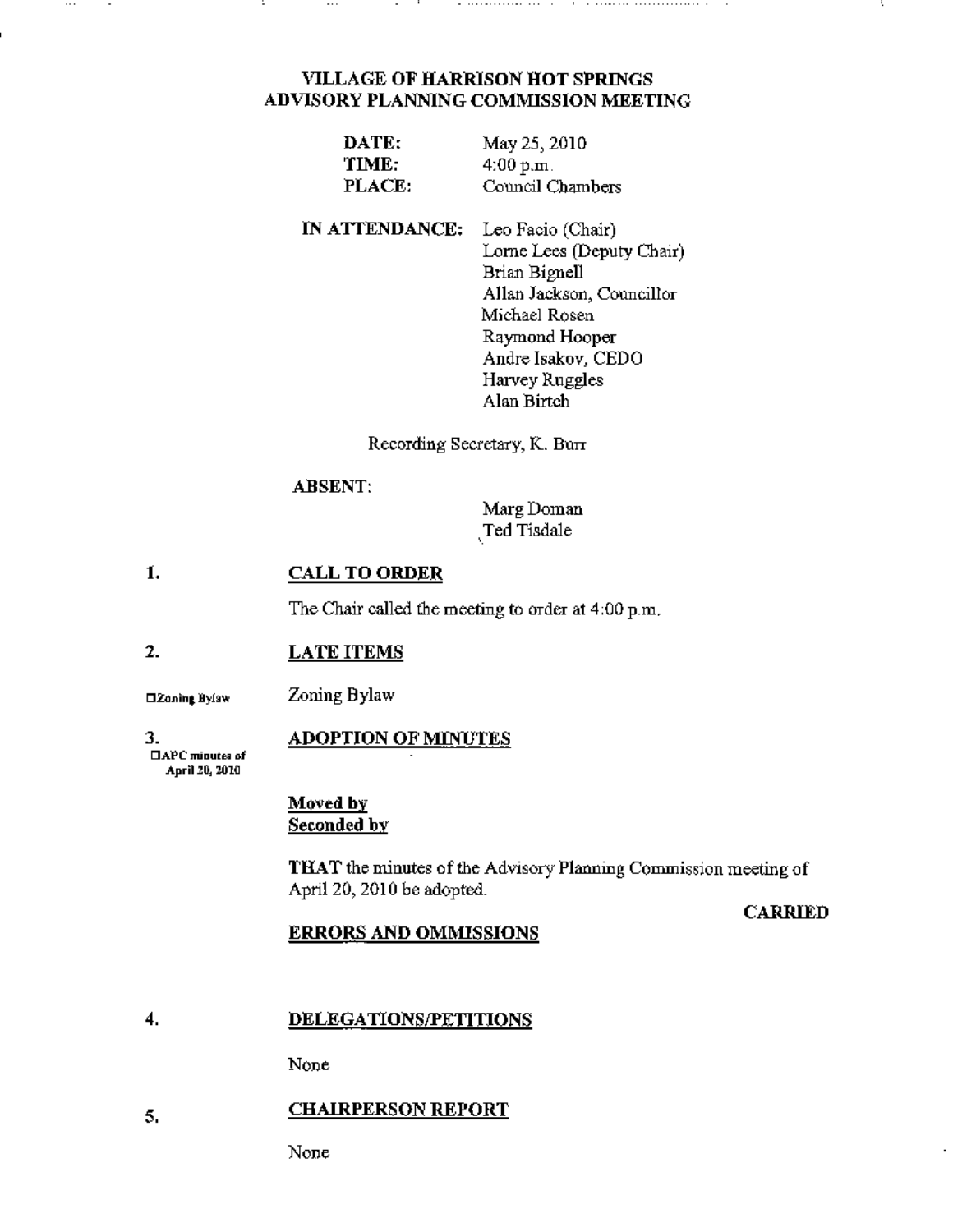# VILLAGE OF HARRISON HOT SPRINGS MINUTES OF THE ADVISORY PLANNING COMMISSION MEETING MAY25,2010 PAGE (2)

#### 6. ITEMS FOR DISCUSSION

D Zoning Bylaw Report of Michael Rosen, Planning Consultant - May 11, 2010 Re: Proposed Zoning Change of Properties Zoned C-5 (Tounst Commercial) within Neighborhood Planning Area 1 (Pine Avenue) *Ted Tisdale Joined at 4:16p.m.* 

> It was noted that municipalities can change zoning when they want and they do not have to compensate someone if they perceived it to be a loss in value. It was mentioned that the Neighborhood plan does not change zoning it establishes policy for zoning changes. Municipalities can not change the zoning to reduce the value and then buy the land.

# Moved by Lome Lees Seeonded by Alan Birtch

THAT Option B be adopted by the Advisory Planning Commission.

## CARRIED

| <b>El Minutes of the EDC.</b><br>March 17, 2010 | Page 3 of the EDC minutes from March 17, 2010 discuss some land<br>development issues regarding the campgrounds which should be an<br>issue dealt with by the APC. It was mentioned that it may be beneficial<br>to have a joint meeting between the APC and EDC to discuss their<br>concerns with the Zoning Bylaw. |
|-------------------------------------------------|----------------------------------------------------------------------------------------------------------------------------------------------------------------------------------------------------------------------------------------------------------------------------------------------------------------------|
| $\square$ Zoning                                | Daycares are allowed in C1 accessory uses with a hotel (page 50).<br>Should daycares be restricted to commercial zones only in a hotel<br>setting?                                                                                                                                                                   |
|                                                 | Parcel widths on Lillooet west seem to be too small to build anything<br>commercial. It was noted that the minimum parcel width was 20<br>meters.                                                                                                                                                                    |
|                                                 | C4 zones (page 60) make reference to drive in restaurants. It was noted<br>that ch Bylaw has been amended to wedding and catering instead of<br>drive in restaurant.                                                                                                                                                 |
|                                                 | Page 75 water Front Zone, point 6. Private floats are not permitted<br>anymore. Change the wording to take out "private".                                                                                                                                                                                            |
|                                                 | Page 70 Industrial Zone should be eliminated as we do not have such a<br>zone in the Village.                                                                                                                                                                                                                        |